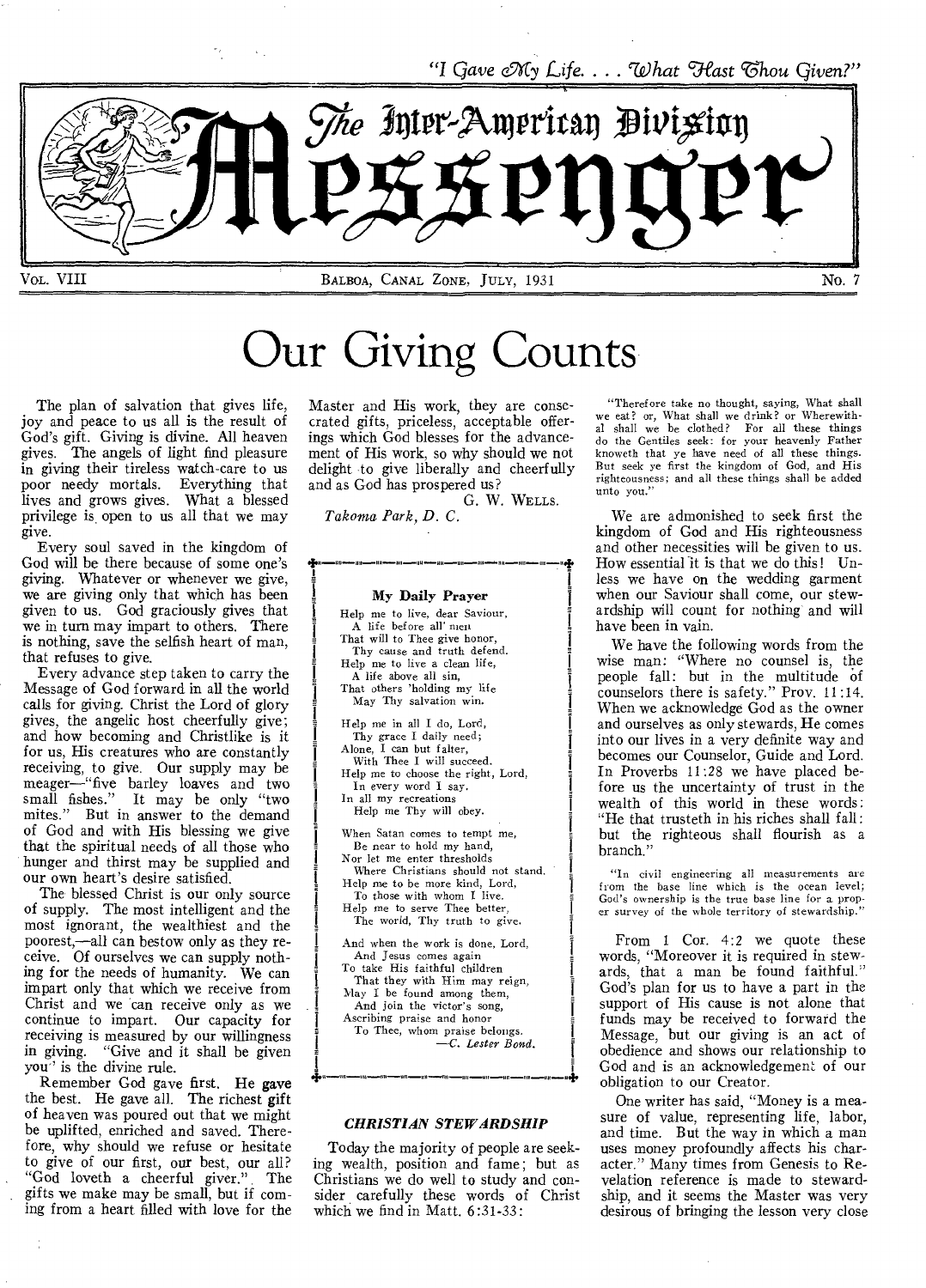to each of His servants, when mention is made of it 1,565 times.

"Rightly understood and practised, tithing is an act of worship as essential as prayer and praise. Worship is the giving of self to God. Money is in a sense a part of self, representing brain and brawn. 'What shall I render unto the Lord?' asks the *psalmist.*"—"Stewardship," p. 16.

When we make a survey of presentday conditions, we are led to realize that we are in a time of depressioin, which is materially affecting the income to our work. In the April issue of *Current History* there appears an article by Ray B. Westerfield, professor of Political Economy in Yale University, in which he says, "In the decade ending Dec. 31, 1930, there failed in the United States 6,966 banks with liabilities of approximately \$2,000,000,000. More banks failed in 1930 than in any previous year, the total being 1,326. Nine years of depression have worked havoc with savings, farm equipment and animals, and the maintenance of buildings and soil fertility." Thus far conditions do not seem to be improving to any extent.

There is urgent need of faithfulness at this time, *that there may be meat in Mine house.* "The great needy world is starving for the bread of life and there is not enough in Mine house—the treasury of the church is to supply the need." The gospel is to go to all the world in these closing days of earth's history. If we follow carefully Gods way, there will be sufficient—God's great commission will be sufficient—God's great commission will be carried out and the work finished.

"The contributions required of the Hebrews for *religious* and charitable purposes amounted to fully one fourth of their income. So heavy a tax upon the resources of the people might be expected to reduce them to poverty; but, on the contrary, the faithful observance of these regulations was one of the conditions of their prosperity. . . . In the days of Israel the tithe and free-will offerings were needed to maintain the ordinances of divine service. Should the people of God give less in this *age?"—"Patriarchs and Prophets," p. 527.* 

"Seek ye first the Kingdom of God, and His righteousness; and all these things shall be added unto you."

F. **L.** HARRISON. *Balboa, Canal Zone.*  J.

# *ARE WE WASTING FINANCIAL VITAMINS?*

Dr. Grenfell, the well known medical missionary along the coast of Labrador, relates the story of being called to help a family. All the members were seriously ill, except two of the younger children. Cooked fish and boiled potatoes comprised their diet. Lack of vitamins appeared to be the cause of the sickness. And yet two of the children as mentioned, were in good health. Where did they obtain their vitamins?—From the

raw potato peelings left at the back door. The doctor discovered they had formed a fondness for these potato parings and had fed upon them in addition to their portion at the table.

We question earnestly if there are not numberless financial "vitamins" being wasted, which otherwise might prevent the leannesss of the business world, as the following annual statistics from the United States alone hold our attention:

"Over \$1,000,000,000 spent for *cigarettes.*  "Over \$275,000,000 spent for perfumery and

face paint. "Over \$650,000,000 for jewelry and \$700,000,.

000 for candy. "Over \$1,000,000,000 for theaters and movies.

"Over \$90,000,000 for chewing gum." *=Christian Observer.* 

We must agree with David Lloyd George when he says, "We are not passing through but into a crisis." Let us face the question squarely. Are we deriving all the "vitamins" contained in the funds we consume, or are we wasting them in needless expenditures? We read that fashions in women's dresses have not changed in Japan in 2,500 years. What a saving this would mean if true in some other countries. Slaves to fashion never have time ncr means to do aught but "keep in style."

One of the most unique towns in the world is Bloomfield, Nebraska, known as the all-cash town. Merchants agreed that anyone selling anything on credit may be fined \$100.00, but in two years there have been no violations. Why? Because the cash system is the most profitable and satisfactory. Does a man ever expect credit when he steps in to purchase a package of cigarettes or a pound of candy, a theater ticket or a package of gum? Assuredly no. A partial secret, perhaps, of the large figures above mentioned. Suffice it to say that such large sums of money spent for such non-profitable things but add to the ever-increasing signs that point us to the end of time, and stand out as a direct fulfilment of the prophecy found in 2 Tim. 3:1-4: "This know also, that in the last days perilous times shall come. For men shall be lovers of their own selves . . . lovers of pleasures more than lovers of God."

A London newspaper awarded its prize to the following as the best definition of "money":

"Money is an article which may be used as a universal passport to everywhere except heaven, and as a universal provider of everything except happiness."

We do know that countless dollars are spent in quest of happiness and yet true happiness is synonymous with heaven. The worth-while things of life are far beyond the power of earthly wealth to secure or hold. Can money buy love, faith, health, or children? We do well to heed these lines:

"The six best doctors anywhere—and no one can deny it—are Doctors Sunshine, Water, Air, Rest, Exercise and Diet. The six will gladly you attend, if only you are willing; your mind they'll clear, your ills they'll mend, and charge you not one shilling."

And while the statesmen and mona chs of the earth wrestle with the mighty problems of capital and labor, the humble pen of a contributor to the *Canadian Watchman Magazine* touches the sore spot of human ills in these words: "More religion—rather than leg-islation is the need of the hour." From the *Religious Telescope* we choose this gem of thought on the Holy Bible:

> "Ah, no the soul ne'er found relief In glittering hoards of wealth; Gems dazzle not the eyes of grief; Gold cannot purchase health,— But here's a blessed balm For every human woe, And they that seek this Book in tears, Their tears shall cease to flow.'

VIOLA E. COOKE. *Balboa, Canal Zone.* 

# **CARIBBEAN UNION CONFERENCE**  Box 221, Port-of-Spain, Trinidad

 $\overline{\phantom{a}}$ 

|  | W. R. ELLIOTT - |  | - Superintendent |
|--|-----------------|--|------------------|
|  | M. D. HOWARD    |  | Secv.-Treas.     |

# *A CHURCH ON FIRE*

*I* am not writing about a calamity that has befallen one of our church buildings, but of a wonderful experience that has come to a church in Barbados. Although the Message has been preached there for some thirty years it has made slow progress. Less than one year ago there was bitterness and strife among the members of this church. Their greatest interest seemed to be centered upon themselves and how they were abused by others.

But a new experience has come to this church. The center of focus has been turned from themselves to others, and so strife and backbiting have been forgotten. Their whole thought now is how they can win others to this Message.

# *A Wonderful Prayer-meeting*

A few days ago it was my privilege to attend a prayer-meeting at Barbados. At the hour appointed the church was full. The leader read a few words on the importance of Christian service. An earnest season of prayer followed. The desire for prayer was so great that many would lift their voices together at the close of each prayer that they might be the next. After some time the leader had to close this part of the meeting while the desire for prayer was still at its height.

The social meeting that followed was even more earnest. Not a moment was left unoccupied for nearly one hour. There were no long tedious prayers or testimonies which consisted **of** words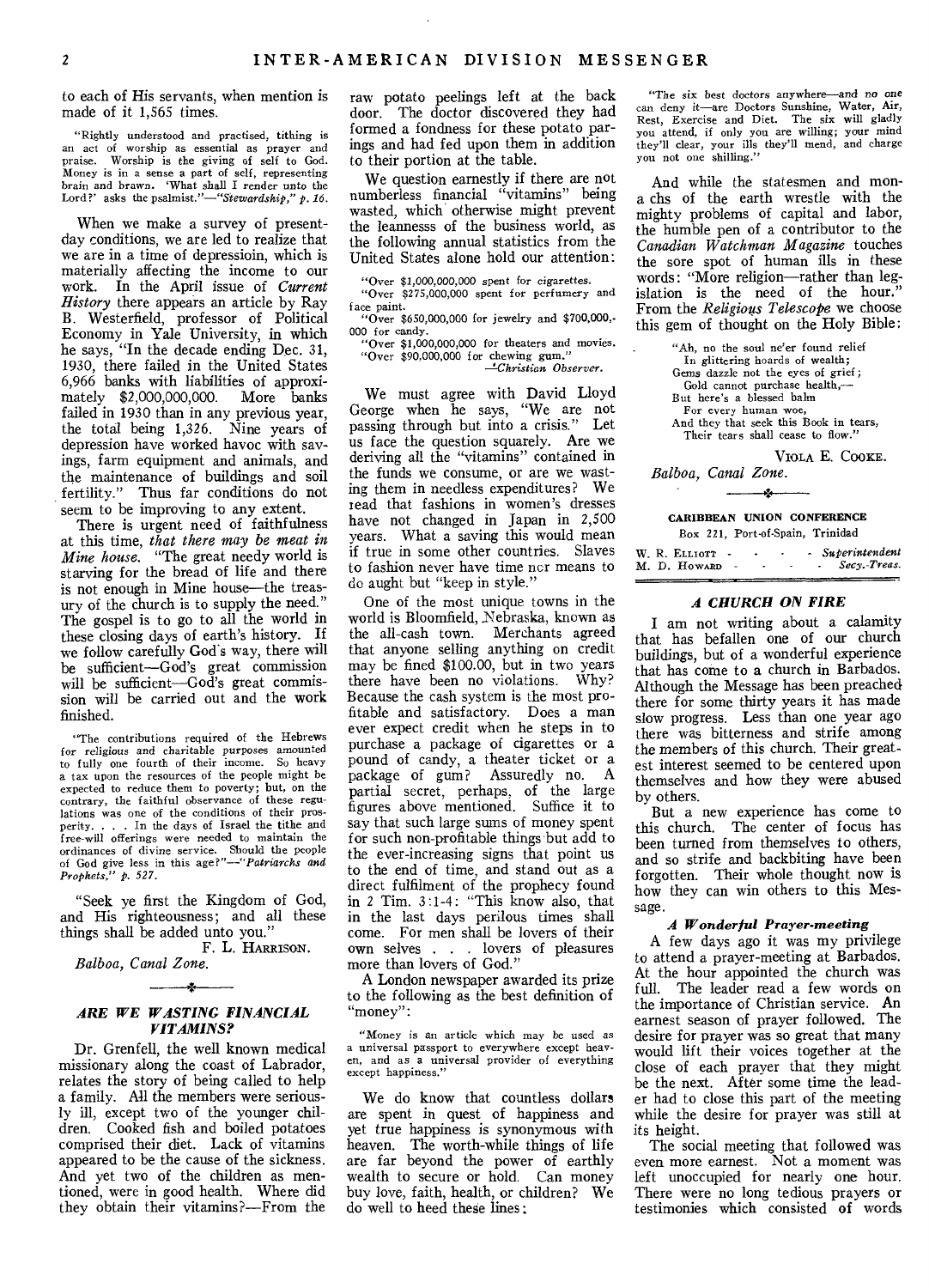only. They were examples of definite victories and definite experiences the believers were having in working for others. Some of the most thrilling things that God was doing for their neighbors that I have ever heard were related. It made one think he was reading of the experiences of the early church. If I could judge aright many hundred homes are being visited by lay members of this church each week. I wish you could have seen the joy that was expressed in their faces as they told of this one and that one that was becoming interested or had decided to keep the commandments of God.

At the close of the meeting Pastor Gardiner was kept busy taking addresses of persons ,who had become interested during the week. God is wonderfully blessing the efforts of these earnest people. Never a week passes but from three to eight sign the covenant and join the baptismal class.

One can understand with such a band of earnest praying church workers why they have been able to baptize more than one hundred and fifty persons in Barbados during the past six months. What has happened to this church? 0, the members have been set to work for the Master, and sweet is the service! Not all the joy of seeing souls return to the Lord is reserved for those in heaven, but it is our privilege to "enter into the joy of thy Lord" here on this earth.

I am much encouraged as I mingle with the members of this church to find that the one subject that permeates all their thoughts is the winning of others to the Lord. Yesterday when I took my laundry to a sister, she could hardly wait until I had given her instructions regarding the work, before, with her face lighted up, she began to tell Pastor Gardiner of some one she had interested in the truth, and besought him to visit her as soon as possible. She does washing to pay expenses but her business in life is the winning of souls. This is as it should be for we are told that "Whatever one's calling in life, his *first* interest should be to win souls for Christ."— *"Desire of Ages," p. 822.* 

Wherever you find a church active in missionary work, there strife and discord are banished from among its members; and then the Lord can add to their 'members those who will be saved. But in many places our "churches are withering up because they have failed to use their talents in diffusing *light."—"Testimonies," Vol. VI, p. 431.* 

"The great outpouring of the Spirit of God . . will not come until we have an enlightened people, that know by experience what it means to be laborers together with God. When we have entire wholehearted consecration to the service of Christ, God will recognize the fact by an outpouring of His Spirit without measure; but this will not be while the largest portion of the church are not laborers together with God."— *Review and Herald, July 21, 1896.* 

If your church is not "on fire" there is a cause. Let all work for others. If your prayer-meeting is lifeless and only a few attend, set them to work for their<br>neighbors. L. V. FINSTER. L. V. FINSTER.

*Balboa, Canal Zone.* 

#### *IN THE CARIBBEAN UNION*

While our steamer stopped at Curacao I had the pleasure of speaking to our church at their prayer-meeting. The following Sabbath I was with our church at Caracas, Venezuela. When our ship arrived at Port-of-Spain, I was met by Pastor C. E. Andross, his daughter Barbara, and Brother Howard.

#### *In Trinidad*

The brethren had plans laid for four week-end conventions and visits to several other churches, besides Harvest Ingathering work between times. I was greatly pleased with the hearty co-operation of Pastor C. E. Andross and his good wife. They attended all the conventions held on the island of Trinidad, and rendered valuable service at all the meetings. The South Caribbean Conference is fortunate in having a wide awake home missionary leader, Pastor Benjamin Yip. He attended all the con-



One of our church schools in Venezuela

ventions and his words of courage were a great help to all.

As we tried to lay before the church members the part they must act in the finishing of this Message, and the privilege God has given them in being His co-workers, we found a hearty response. What is greatly needed in all our churches is some one to lead them out into active service.

We are glad to find active work being carried on by many of our members. At one church we found the elder holding cottage meetings in his own home, with a good interest. At another place a lay brother was holding cottage meetings with a large number attending. Already nine had begun to keep the Sabbath and about eighteen or twenty more were deeply interested. Many told of blessings they had received in bringing

others to the Lord. Plans were laid at the conventions for systematic distribution of our literature to every home. How quickly could the Message for this time be given to the world if every one would do his part. Our hearts were greatly cheered by the prospects before the churches in the South Caribbean Conference. Under the capable leadership of Brother Yip we expect a great work done for God in the winning of many souls for His kingdom.

## *In Guiana*

After spending about one month in Trinidad we took steamer April 23 for Guiana. We arrived very early in the morning; but Brother King was at the boat to meet us, and we were soon at his hospitable home. After breakfast we went to the church for Sabbath school, where the believers gave us a very hearty welcome. As soon as Sabbath school closed we opened our convention work, and were glad to see so large a number attend all the meetings. In the past some had held back in the organization of bands for work, but we believe a victory was gained and that definite work will now be carried out by each member of the church. The last Sunday night meeting was especially well

attended.

Early Monday morning we left Georgetown for the Pomeroon district where Brother Carrington is located. Traveling in Guiana is very tedious. In making this journey of sixty-five miles we had to change our mode of travel five times. The Essequibo River, which we crossed, is twenty-five miles wide.

During the week we were able to hold conventions at two of the churches. Our brethren all live along the Pome-

roon River. There are no roads so all come to the church in their little dugouts. It was interesting to see the people leaving for their homes in these fifty or sixty little boats or dug-outs.

The brethren are determined to carry the Message to all who live up and down this river and plans were laid at these meetings for better organization. One lady was holding cottage meetings with sixteen regular attendants. The last meeting was crowded with non-Adventists who were anxious to hear the Word of God.

The next week-end was spent at New Amsterdam where Pastor Riley is located. The church at that place is very active in missionary work. More than one-half of all the persons baptized last year in Guiana were from that district. They have set for their goal this year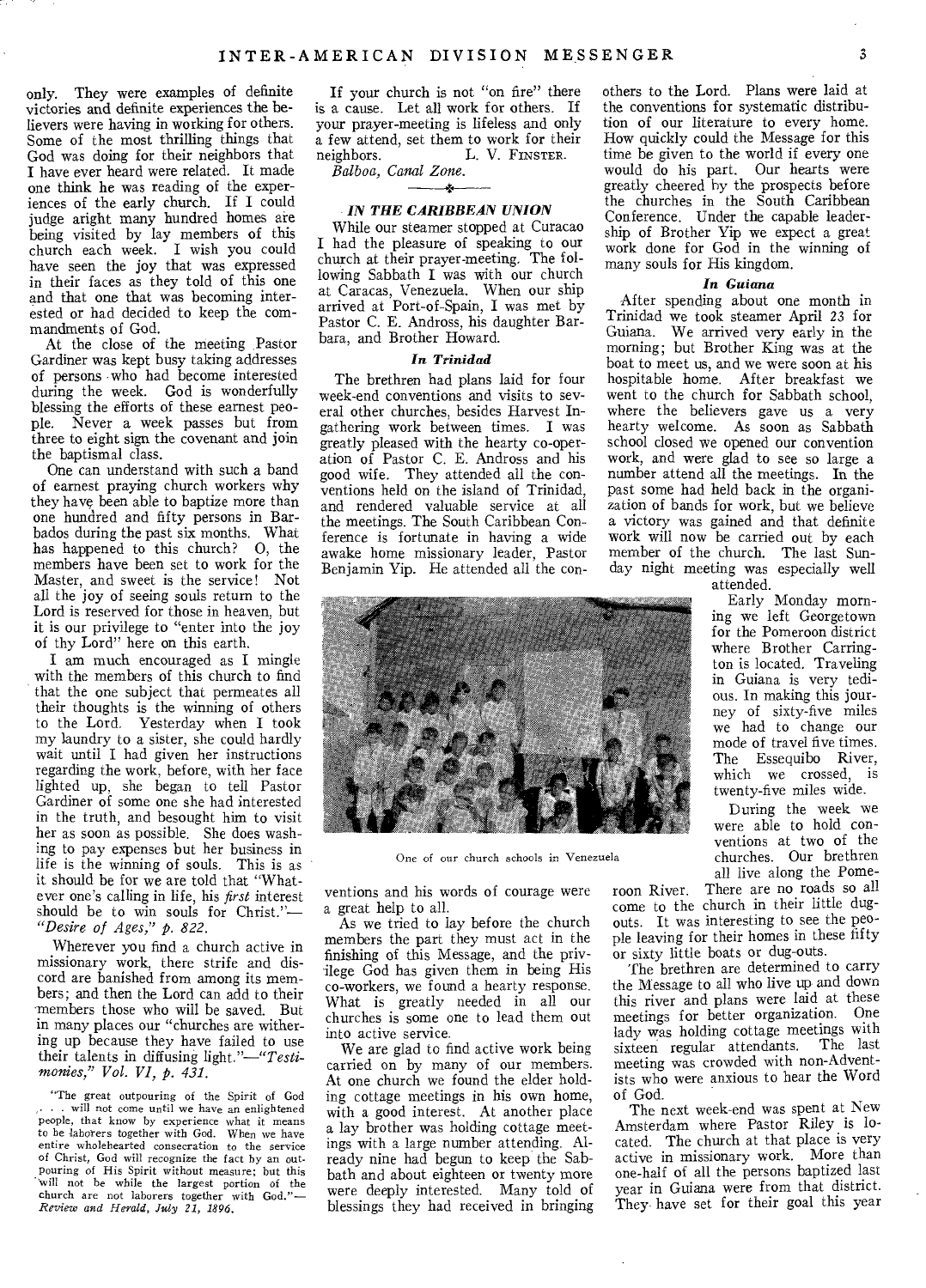the doubling of their last year's record.

There are great opportunities for the spreading of the Message in Guiana, and we look for great results in that interesting field. It has been a great privilege to meet our brethren in these conferences and to see their loyalty to God and their willingness to unite their efforts in the finishing of the work of God<br>in the earth. L. V. FINSTER. L. V. FINSTER.

*Balboa, Canal Zone.* 

# $\overline{\phantom{a}}$ *SORRY TO LEAVE THE INDIANS*

One of the most sorrowful days of my experience was when we said goodbye to our dear red skinned children back there in the interior, for we love these dear children of nature so much so that I often find myself thinking and praying for them at night when I am unable to sleep. I can still see them standing in our boat loathe to say goodbye, although the captain had already blown his whistle for them to leave, and the tears were just streaming down their cheeks. As we pulled away their last words to us were, "You must come back. We do not want the Catholics to come for they will not teach us the true Word<br>of God." Mrs. A. W. Corr. Mrs. A. W. COTT.

*Bridgetown, Barbados.* 

# *HELP NEEDED AT MT. RORAIMA*

The way that the Lord prepared the hearts of the Indians of Mt. Roraima many years ago for this Message is a wonderful story. The testimony that we have heard from the Indians themselves show that they learned nearly all the truths that we as a people teach from an old chief by the name of Owka, whom they call their prophet. The Lord has indeed worked mightily for these people so far removed from civilizing influence and human help.

Chief Henerita and his people have built a large mission house at Luaba in the Apongwong area, and a good church building is under construction. He and his wife and others are giving earnest heed to the truths taught them, and are bringing their lives into harmony with the Message.

At Coomaramaru we found that the Indians are very anxious to follow all the light that they received. During our stay there we had to sleep under a shelter quite close to the huts of the village, and we heard the Indians praying and *singing* most of the first night of our visit.

We would like to see more accomplished than is being done for the 408 children and young people who are enrolled in the membership of our mission schools. With present limited facilities most of these schools are not operating now as we have no teachers to send to them. The young people are anxious to learn. It would be most gratifying if we could bring out some of these promising students to Trinidad and give them an opportunity to obtain further valuable training at the Caribbean Training College.

When on the trail visiting other villages we often meet our young people who have attended school in the past at Acurima. We notice that such young people are so far ahead of all others, including adults, in their knowledge of Bible subjects and other things. They are a great help in the Sabbath schools. Some can teach a class and even review the school if necessary.

The Lord is laying the burden of the

Sabbath school members in Cali, Colombia

work upon the Indians who know the Message, and it is evident that the plan of preparing them for such work must be largely followed in our program. We need nearly two scores of trained Indian missionaries who could be well employed in caring for the present interest in the various parts of the field, and in preparing the ground for future work.

The following out of the above plan, however, does not preclude the necessity of having sufficient outside help and workers who can train the Indians and supervise their work. Indians are lacking in the qualifications of leadership and initiative, but they will follow plans and carry out instruction given to them. We have Indians sufficiently trained so that they can visit other villages and hold meetings. Such workers can take their literature with them and read from it in their own language. They can also take pictures along with which to illustrate the various Bible topics that they are presenting. Such visits from native workers leave a lasting impression in the field and we believe that much good will result from them.

We have nine baptized believers to report for the present year. These believers are the first Indians of the Mt. Roraima Mission to receive this rite. We hope to hold another baptismal service in the near future.

A. W. COTT. *Bridgetown, Barbados.* 

橘

#### **CENTRAL AMERICAN UNION MISSION**

|  | Apartado 1059, San José, Costa Rica |  |  |                       |
|--|-------------------------------------|--|--|-----------------------|
|  | E Bayron.                           |  |  | <b>Curronistan da</b> |

| W. E. BAXTER -     |  | Superintendent |
|--------------------|--|----------------|
| A. P. CHRISTIANSEN |  | - Secy.-Treas. |
|                    |  |                |

# *OUR PANAMA SABBATH SCHOOLS*

The Sabbath school brings in new believers and strengthens those who are already church members. In many places where there were only small Sabbath schools a few years ago there *are*  well established churches today. How happy we should be to be members of this great educational and soul-winning is stitution!

During the past two years 168 Sabbath school members were baptized. We praise the Lord for these, but by His help we can make this only a beginning ii every Sabbath school member will take upon himself the burden of enlisting new members from among his neighbors and friends.

While we thus work for others we may keep our own minds refreshed by the daily study of the truths found in God's Word. During the year 1930 there were 1 071 honor cards issued. This means that each quarter last year one out of every five church members in our conference gained a great blessing by being present and on time at Sabbath school each week with a daily-studied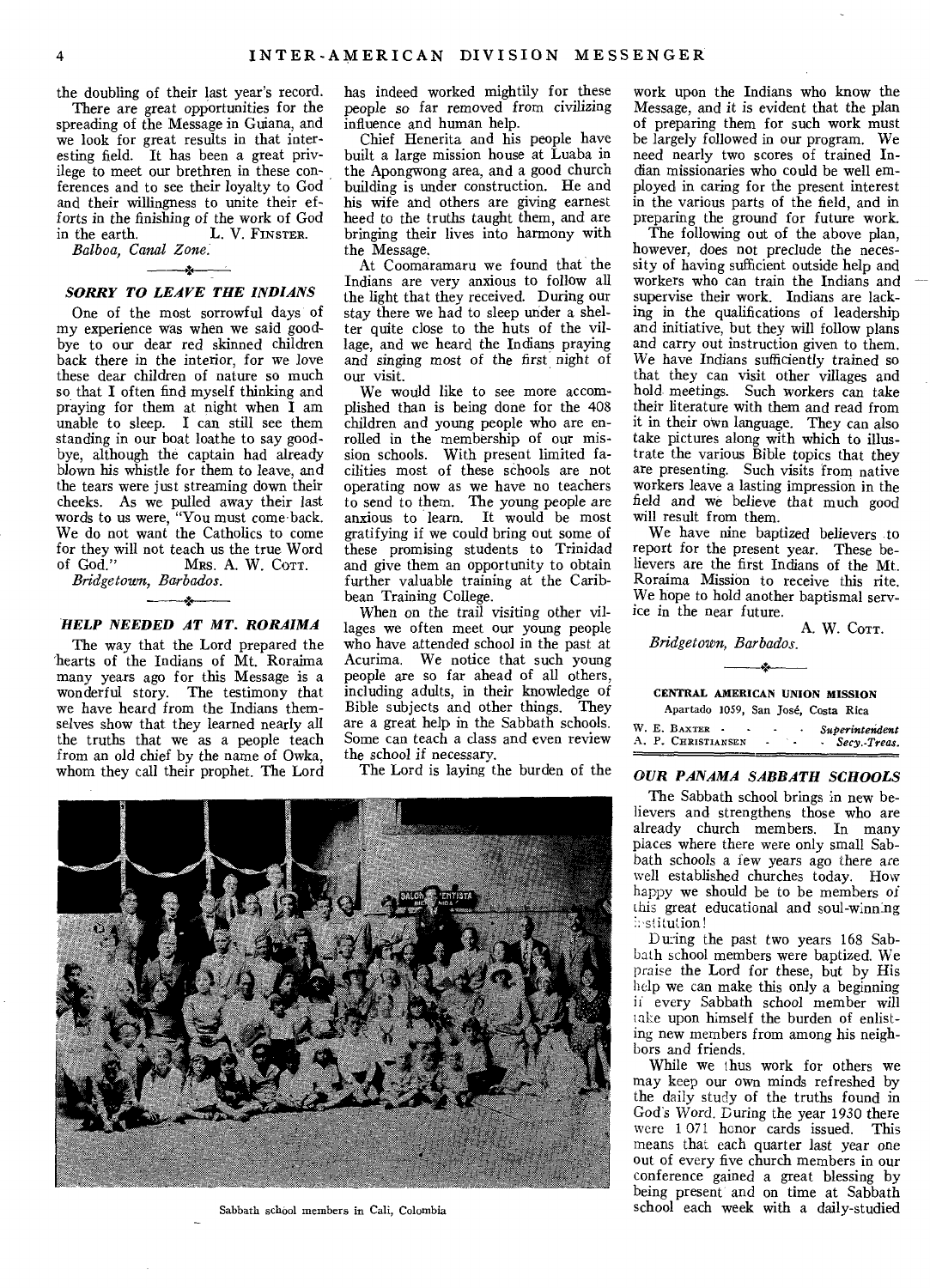lesson. This is a gain of 149 over the year 1929. If we gain along this line the work of God will go forward even though our crops may fail and times be hard.

There is another gain of which I am proud because it means that our people are faithful. There were seventy-eight bookmarks given for a year's perfect record in 1929 and 108 in 1930. During the year 1930 more bookmarks were sent out than during 1927 and 1928 together.

I regret to give you the comparisons in offerings, but if we know just where we stand, we can all lift together and the work of God will soon be finished. The net decrease in all Sabbath school offerings for the last two years is \$962.- 94. This decrease came in 1930 because most of the figures are higher in 1929 than in either 1927 or 1928. This decrease could have been avoided had each church member in this conference given only one cent more each week. There was a gain in Birthday offerings of \$29.- 99; and in the Investment Fund of  $$267.13.$ 

Pennants are given to the Sabbath schools that reach an average of 65% in both offerings and honor cards. The Balboa Sabbath school held her pennant throughout the two years, while the Panama (Spanish) Sabbath school kept hers during 1929 and Represo has held hers since the third quarter of 1929. Buena Vista, Cristobal, and Viento Frio have had pennants four times during the two years, but have not held them for an entire year. We are hoping to be able to send out many more pennants during the remainder of this year.

We thank the Lord for His goodness to us and for the local secretaries scattered throughout the field who by their faithfulness and promptness have made this report possible.

MRS. ARTHUR **L.** EDEBURN. *Cristobal, Canal Zone.*  لمعد

## *ALONG THE SHORES OF LAKE GATUN*

About three years ago Sister Maria Ramirez of the Cristobal Spanish church, while *selling* merchandise and truth-filled literature, like the Waldenses, carried the Word of God to the inhabitants of the mountains of Ciricito. As a result of this work we have today a good Sabbath school of twenty members, six of whom are ready for baptism and others preparing. The future for the Message in this part of Panama is encourgaing, for wherever we go we find the people have a knowledge of the Sabbath and the coming of the Saviour. Enthusiastically they listen to the news of salvation, and are quick to forsake their idols, bad habits and other things in which they previously took pleasure.



**Church in Georgetown, Grand Cayman, and some of the believers** *starting oat* **on a** *Signs campaign* 

The writer spent about four weeks in visiting these various places of interest. In Ciricito several families were suffering from heavy colds. Sickness was found in every home. Trusting in the Lord and the efficiency of hydrotherapy, we began to give treatments. While doing this, words of hope and trust in the Lord Jesus were spoken. We prayed fervently to the great Physician. Our prayers were answered and one by one the sick began to recover. Two weeks were spent in this ministry. However, the enemy also has friends there who speak evil of the brethren who have accepted the Message; but in spite of this, many came to us for treatments and we took this opportunity of speaking to them of the true God. Our brethren there have a very pretty site near the highway over which hundreds of people pass each week, and here they plan to erect their own church, where they can praise God each Sabbath.

Leaving on horseback, we traveled about half a day through virgin jungle where it *was* necessary to open the trail by using a *machette.* Arriving at Rio Indio, we found another group of interested believers. Only twice have they heard the voice of an Adventist preach-<br>er. Three treatments were given and Three treatments were given, and as we talked of the love of Christ they requested us to remain one day longer.

Two hours' farther travel inland by *cayuco* on a rapid river brought us to the little town of Palma Real. Our object here was to speak to the school teacher, who, through lack of information, was speaking ill of our work. I left with him a New Testament and some tracts, after an hour's study, trusting that the Lord who knows hearts, would change his heart toward us.

We found another group of interested folks at Vino Tinto. Some are going to be married and later baptized. Many questions were asked on the duties of a Christian. Early Sabbath morning together with all the brethren from Vino Tinto, we embarked in a large *cayuco*  to attend Sabbath school at Trinidad River. A voyage of two hours among the innumerable tree trunks of Gatun Lake brought us safely to the small church. A little before ten o'clock we saw coming toward us from all directions *cayucos* filled with Sabbath school members. Some of the members of this Sabbath school are Spanish and some English. It was very interesting to hear them sing the same hymn in both languages at the same time. All enjoyed the spiritual feast and rest. As the sun was disappearing to make way for a new day, the small boats left, ladened with the faithful children of God on their homeward voyage. Their faces reflected contentment and happiness for having kept one more Sabbath, and while their *cayucos* plowed the peaceful waters of the lake, we could hear these dear believers singing the sweet words, "Safely through another week, God has brought<br>us on our way." EUGENIO PLATA. us on our way." *Cali, Colombia.* 

"The smallest and meanest emergency calls for the truest and divinest principles of life. Christ lived for years in a village which was so despised that it was a byword in the land. Yet from its daily happenings He drew His parables."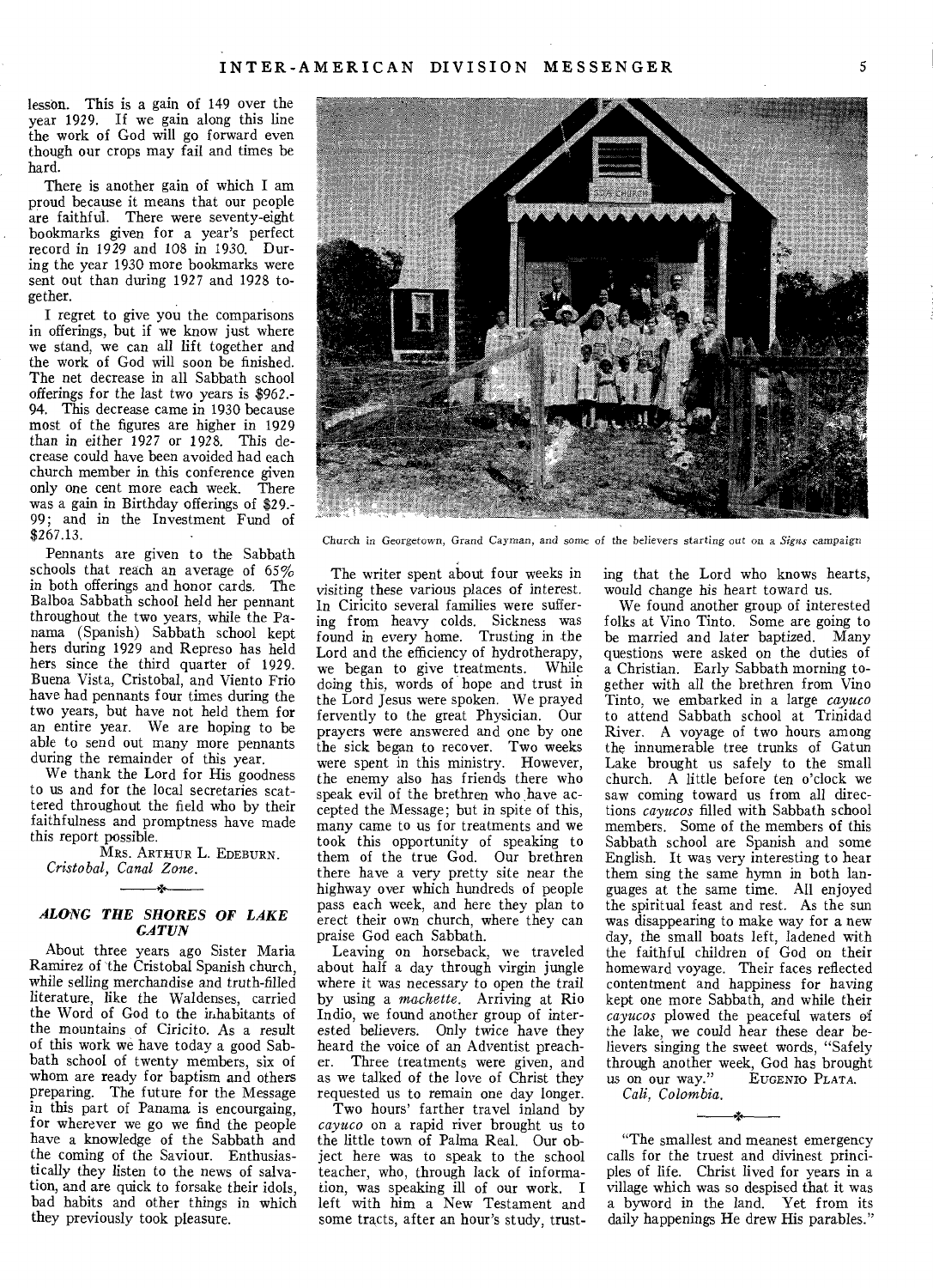#### **COLOMBIA-VENEZUELA UNION MISSION**  Apartado 39, Medellin, Colombia

|  | H. E. BAASCH |  |  | <i><b>Superintendent</b></i> |
|--|--------------|--|--|------------------------------|
|  | J. B. Ross   |  |  | Secy Treas.                  |
|  |              |  |  |                              |

# *A VISIT TO OUR SCHOOL*

In company with Pastor L. V. Cleaves, the superintendent of the mission, and Brother Fred Steeves, the field secretary of our union, the writer had the pleasure of making his first visit to our school in the interior of Venezuela. The school is situated in the *llanos* about six hundred kilometers from our headquarters in Caracas. It is accessible by auto during the dry season only because during the rainy season the plains are flooded.

We left Caracas about noon one Sunday in our little mission Ford. Three hours' travel on a good concrete road and through beautiful mountain scenery brought us to La Villa de Cura, situated in a scenic valley among the foothills. There we have a small church. Being anxious to get to the school the following day, we spent only a few minutes there. As we left that little village the country road wound in and out along a pretty little brooklet for a while, and then led us around through the foothills, leaving the mountains behind.

Night came upon us out in the plains. When the king of day hides his face behind the western horizon, darkness comes almost at once. The long twilight hours of the northland are not known here. As we were gliding along, talking about where we should spend the night, we spotted a road leading through the brush to a country house. The people of the *llanos* are very hospitable and we soon had permission to spend the night under a big tree close to the house. The cold north wind drove sleep from our eyes in the early hours of the morning, so at five o'clock we were up taking a few exercises in gymnastics to get a little warmth into our frigid limbs before starting out for the rest of the journey.

A few hours' travel in the morning brought us to the end of the road, to the point where the real *llanos* begin. But where the road ended, the trail began, and we followed along that trail for six hours before reaching the school. I had heard descriptions of the *llanos,* but I must say that a personal experience can tell more than can be expressed in words. It is true that there is only a trail to follow, that it is long and crooked, and the way is dusty and rough, and that during the day the sun makes it hot for the travelers, but in spite of it all there is a beauty and an attraction to the plains. I had the privilege of seeing the beautiful sunrise, and the gorgeous sight of the full moon coming forth from her hiding place among the distant trees. I also saw the setting sun painting the western sky with delicate tints behind a horizon decorated

with towering palms. As we left the plain grove, the trail led us out into a large open meadow. On the west we could see the living green along the river bank, and to the east large herds of cattle of various colors dotted the prairies as far as we could distinguish. Beyond the cattle, the mirage carried our vision to the point where the earth and sky apparently met.

We reached the town of Camaguan about 3:30 Monday afternoon, and received a very hearty welcome from the splendid group of students and our teachers, Brother and Sister R. E. Greenidge and their son, Lewis. As we took a peep into the mirror we hardly recognized ourselves, but soap and water freely applied brought back the natural complexion and a refreshed feeling.

As the program was not to begin until 8:00 we went to look over the town and the school grounds and buildings. Our school is located in the center of the town. It occupies a whole city block, neatly enclosed by a zinc fence. just across the street is the city plaza. We have three main buildings all inside the school lot. I was surprised to see

*The* Message We've a story to tell to the nations, That shall turn their hearts to the right; A story of truth and sweetness, A story of peace and light. We've a Saviour to show to the nations, Who the path of sorrow has trod, That all of the world's great peoples Might come to the truth of God. *—Colin Sterne.* 

the nice plastered church building, capable of seating 200 persons. It has a good concrete floor, and a built-in baptistry. The school building is also neat, well ventilated and of equal capacity to that of the church. It is plastered and has built-in blackboards.

In the same building with the girls dormitory, is the dining room and living quarters of Brother and Sister Greenidge. Sister Greenidge knows how to prepare good food, and Brother Greenidge is liberal with the oranges. There are several fruit trees on the place, and a good garden spot with very fertile soil. The drinking water comes from a large cistern that is filled with pure rain water which keeps fresh and pure all during the dry season, because the cistern is set down in the ground. In my estimation the school promises to each student a training in the mental, physical and spiritual branches of education recommended to us by the Spirit of Prophecy.

At the hour appointed we made our way over to the school where the graduating exercises were to be held. We

found every seat taken except the ones they had reserved for us. All the standing room was taken too, and the street was full of people in front of the building besides those who were lined up looking in through the windows. The *jefe civil* (mayor) and his secretary were there in reserved seats at the front. Brother Greenidge seated himself at the organ, and soon the march began. It was a beautiful sight to see about fifty children, dressed in their white uniforms, come marching in, keeping step to the music. After they were seated the three graduates marched in and took their places on the platform beautifully decorated for the occasion. Each graduate gave her part entirely from memory and in a clear voice so that all could hear without effort.

As I listened to the program I was led to marvel. What wonders God can work through human hands consecrated to Him! At first our school met with opposition, but its sweet influence has gone out through all the *Banos* and now it is well spoken of. I understand that half the students are from Catholic<br>families. We feel to thank God for We feel to thank God for the work that the school has done, and hope that more of these schools can be established to train our youth for the Master's service. R. ORAL GARNER. R. ORAL GARNER.

*Caracas, Venezuela.* 

# *INSTITUTE IN PACIFIC COLOMBIA*

The third of May I arrived in Cali, the metropolis of Pacific Colombia and the center of a fast growing work. Here in this pleasing location in the beautiful Cauca River valley the Third Angel's Message is making progress. Sabbath, the day before I arrived, was a blessed day in this place when after a baptismal service twenty-three precious believers were organized into a church. This was indeed an appropriate time to hold a colporteurs' institute and instruct some of these new believers in going out to search for others.

Pastor Kinzer had arrangements all made for the meetings when I arrived and was present throughout the institute to help with the instruction. Brother Eugenio Plata has just come to us from the Panama Conference and will lead the colporteur army in this and the Upper Magdalena Mission. His enthusiastic efforts along with those of his good brother, Carlos Plata, went a long way in making the institute a success. We were also favored in having with us Brother E. W. Everest of the Pacific Press. We not only appreciate his help and counsel in the institute but we are glad that he will now become acquainted with the needs and possibilities of this great new field just opening to the Message.

Eight colporteurs attended the meeting of which seven are new recruits.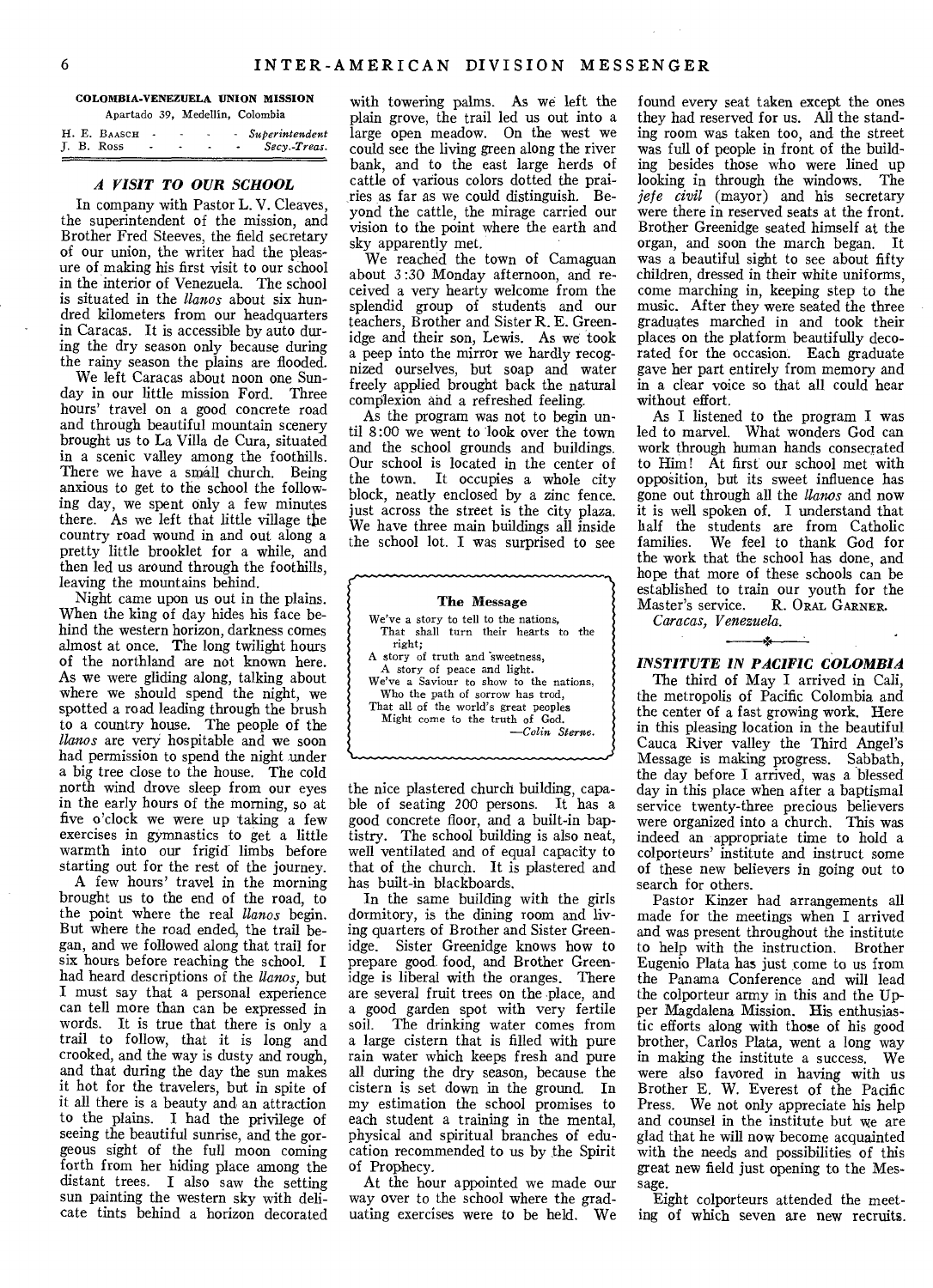Their deep interest was manifested in splendid attention and perfect attendance. Not one colporteur was absent or late throughout the whole meeting. The winning of souls was placed as the only worthy object for engaging in the colporteur work, and with this motive in mind they are going forth to hunt for men, expecting great things because of what God can do.

Four are going to work with the large religious books in combination with *El Centinela,* and four with the set of five small books. Based upon a conservative individual goal of books delivered every day, we made our goal for those going forth from this institute \$8,960.00 worth of books delivered in the remaining seven months of the year. At least two of these young people will be working for scholarships to attend the school in Costa Rica. At the close of the institute Brother Eugenio Plata and I are going out with the colporteurs a few weeks before leaving for another institute in Bogota. I believe this newly organized army of soul winners will be the means of bringing the glad tidings to many. Let us pray that their faith and courage fail not.

FRED W. STEEVES. *Medellin, Colombia.* 

# 4 *ESCORTED TO MEETINGS BY POLICE*

While I was in the mayor's office, the priest, a young man, entered and threatened to drive me from *his* town. But the Lord raised up a friend in the chief of police, who told him that he would defend me. The provincial authorities sent me this telegram:

"The government supports you amply in your rights of religious meetings. The mayor has been advised to protect you according to the law."

The next Sabbath I went to the police station as soon as I arrived in town and at once two policemen accompanied me across the market square and up the main street to our place of meeting. The Lord has helped us much in the present government, Whereas over a year ago the police made me *leave* town, today they take me *to* our meetings. I had sent the president of the republic a memorial, saying that I had enjoyed the liberty of evangelistic work in Colombia under the foregoing administrations and would appreciate the same privilege in the future.

At the same time I told him in a few words why we believe in the soon coming of Christ and in the holy law of God, and that our benevolent work was being carried today in more than 394 languages the world over. Some time after that I received an answer from the president's secretary and also from the minister of the interior, saying the provincial authorities had been advised of full support. Whenever I

go any distance to visit interested ones, the sergeant sends a police with me if he can not go with me himself. I am in the midst of an effort here and I believe some good will come from it. It was here that a year and a half ago they attempted to dispose of me and I hope to raise up a monument, not for myself, but for the truth of God.

The first week I gave lectures (illustrated) on health and temperance to which the mayor and his associate officials came. This won the general favor of the town. The chart of the law many read, and the new world-map astonishes the people favorably with our great work. The attendance is not large but those that come regularly tell others what they hear and pass on the literature. The Lord is blessing. I have calls from three different sections in the country. The family of the young man whom the Lord used to save my life more than a year ago is ready for baptismal studies. Others are thinking seriously. These valleys and mountains are dotted with sincere hearts that are looking for the Message for our time. I confide in the all-powerful help of the Holy Spirit. MAX TRUMMER. MAX TRUMMER.

*Quinchia, Colombia.* 

# — \* *SOWING AND REAPING*

It can be said that practically during the last seven or eight months a continuous effort has been held in Cali, in a hall only one block from the central plaza. The hall is large enough to accommodate comfortably 250 persons. During the first part of the effort the writer was accompanied by Pastor H. E. Baasch.

As a direct result of the effort during the last three months of last year, we were able to baptize thirteen. The effort was then closed during the absence of the writer, but upon his return was continued until the early days of May.

As a result of God's special blessings in this effort, nineteen were baptized, while eight are preparing to take the same step soon. Now we have just had the pleasure of organizing the first church in this part of Colombia, with twenty-three residents of Cali as members.

"To God be the glory! Great things<br>e hath done!" N. H. KINZER. He hath done!"

*Cali, Colombia.*   $\overrightarrow{r}$ 

#### *FOOD FOR MEDITATION*

I wish to tell you something of the progress of the work in the two missions, Pacific Colombia and Upper Magdalena. We now have a membership of 23 in the Cali church, having baptized 19 during the past few months. The membership of the Pacific Colombia mission

is 55. We are hoping to be able to raise that figure to 100 soon.

We were privileged to have with us during the colporteur institute, Brother Everest and Brother Steeves, who have<br>been a splendid help. We are well been a splendid help. pleased with our new field man, Brother Eugenio Plata, and also our new Book and Bible House man, Brother Carlos Plata. God willing, we are setting plans to reach a goal of \$16,000.00 worth of literature sold in these two missions this year, although we have only seven months left.

A telegram from Pastor Baasch says he has over 150 out to his meetings without announcing them. One of our colporteurs reports that hundreds are awaiting the arrival of a worker over in the Bayaca district. One town offers to pay the expense of bringing a worker to them. Letters and supplications are coming in from all parts. I just received word that twenty-five are ready for baptism over in Tolima.

This was a big day of victory for the Liberals in Colombia. The paper says also that the senate passed the Sunday bill for Colombia, obligating all stores, barber shops, drug stores, restaurants, etc., to close. The end of all things is near and it is time for us, workers in Colombia, to launch out in greater evan-

gelism and reap the honest in heart.<br>Cali,  $Colombia$ . N. H. KINZER.  $Cali, Colombia.$ st.

#### MEXICAN UNION MISSION

|  | Calle Teotihuacan 19, Mexico, D. F., Mexico |                 |                           |                      |  |                                    |  |
|--|---------------------------------------------|-----------------|---------------------------|----------------------|--|------------------------------------|--|
|  | C. E. Woop<br>J. G. PETTEY                  | $\sim$ $-$<br>۰ | $\sim$ $\sim$ $\sim$<br>۰ | <b>Service</b> State |  | Superintendent<br>$-$ Secy.-Treas. |  |

#### *SIERRA MADRE MISSION*

Many changes have taken place in the Sierra Madre Mission within the past year. Undoubtedly it was a blessing for this field when the territory was reduced to about half its former size. It is still very large and awkward to handle. The Sierra Madre Range runs through the middle of it. This separates the western part, which includes the states of Lower California, Sonora and northern Sinaloa, from headquarters, which are located in Chihuahua City, Chihuahua. Thus to reach the western portion, we must travel through the United States or else through portions of the Gulf, Central and Lake Missions.

Practically all the workers here have only recently entered this field. Brother Chavez joined our force from the Phoenix Academy as a Bible worker and is now located at Meoqui, Chih. An oldtime and faithful canvasser from the Central Mission, Brother Andres Perez, with his family, was permitted to enter this field. Later his daughter and sonin-law also came to fill in the ranks. Since the arrival of Brother Arteaga and family in San Buenaventura they have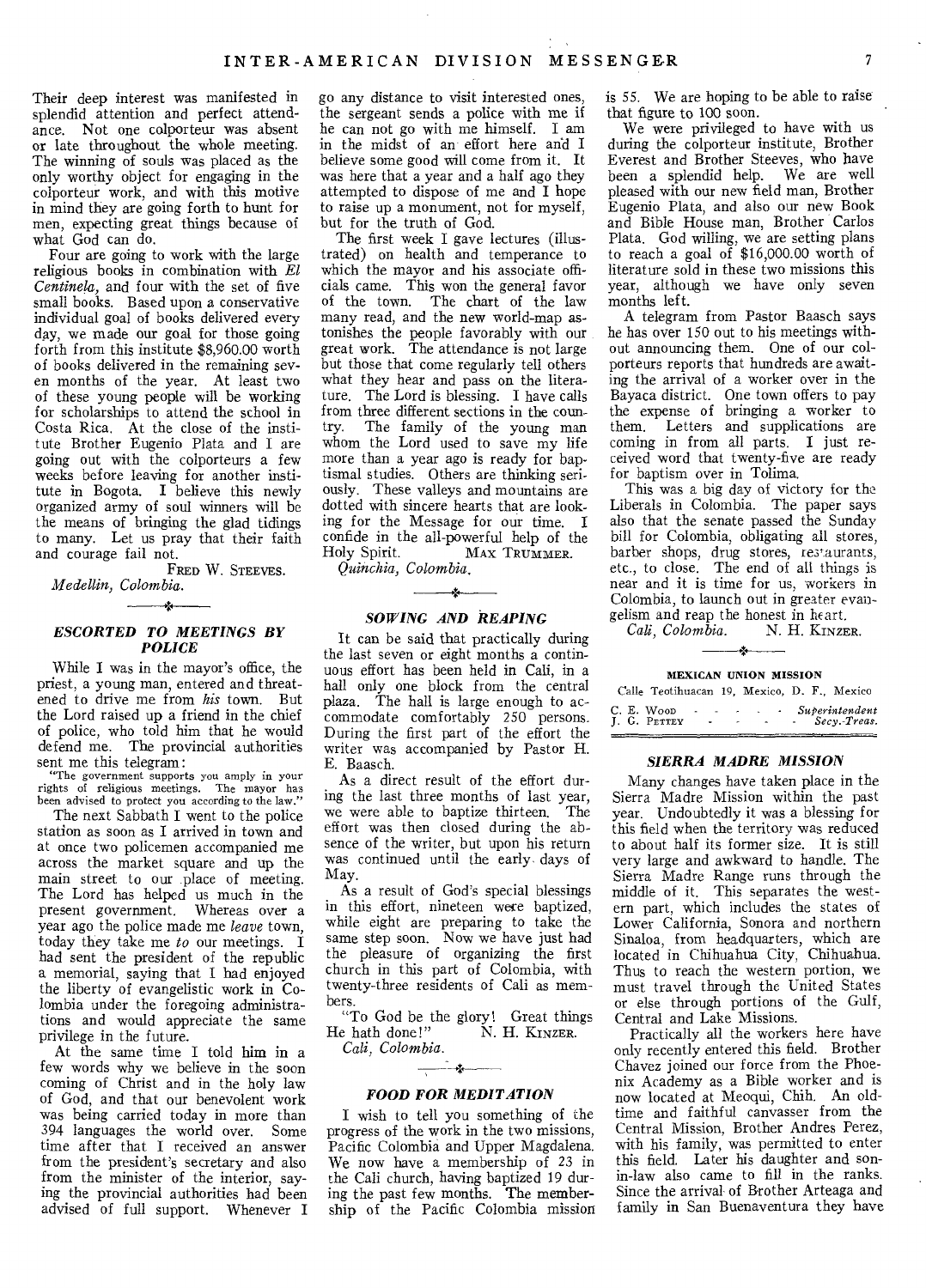an attendance at Sabbath school of twenty-five. There are also several members in their newly organized baptismal class. Brother Cleofas Aguirre was asked to head up our new church in Guadalupe, Chih., and take care of the increasing interests in that valley on the Mexican side of the Rio Grande. We miss his help in the office but the demand in that field was so great that we felt it better to work a little harder, and in that way see more souls won during this year.

Brother Marcial Sema, who has been in our work for over thirty-five years of continual service, asked to work in this mission, as his burden is naturally for the Mexican people. He is doing a fine work in Nogales. We are happy to number among our faithful corps of workers two self-supporting doctors with their wives, both trained nurses, who are operating a nicely equipped little hospital at Esperanza, Sonora, besides doing clinical work. Much is being accomplished in helping the poor and in bringing our Message before people of all classes.

Brother Leonides Leyva has been working in Ciudad Obregon, Esperanza and Cororit, Sonora for a little over a year. The attendance at the night meetings in one town alone was well over a hundred, Sometime ago nine were baptized and many are awaiting that sacred rite. The work there is being supported from a special donation made by Captain Thomas Hall in the interest of the work in that territory.

The outlook for this field is most promising. All the workers are of good courage and working hard for the Master. Our Sabbath school membership is now as large as it was when the field Other departments are also growing. Several men are asking to enter the colporteur work. Surely, Mexico is a field of opportunity and, if we can secure the means and workers, the harvest will increase continually till the glad day when we may fully see the fruits of our labors.

ERNEST POHLE. *Chihuahua City, Chih., Mexico.* 

# *YOUNG PEOPLE AT WORK, IN MEXICO*

In visiting our churches and societies in Mexico most of our visiting brethren are forcefully impressed with the many bright young people who are growing into manhood and womanhood without school privileges as we know them in other parts of the world.

To help supply this need the Central Mexican Mission for several years has carried on a workers' training course for three or four months each year, thus developing for the work, fifteen or more young people as teachers, colporteurs, or Bible workers.

With these workers we have instituted the "itinerating teacher," or a plan whereby our young people go out to the many *outlying* districts in the mountains and hold school for three or four months at a time. These schools are among our own people, but we also receive as many non-Adventists as seems consistent with our program. These teachers teach the children during the morning hours and at night by lamp light you may see them with some twenty-five or more adults in a class, teaching them to read and Write. Each teacher is supplied with a small suitcase trunk, a folding blackboard and the supply of books, chalk, pencils, etc. One young teacher reports that her pupils range from twelve to fifty-five years in age.

These young teachers are taken from among our colporteurs, and so, as they are trained in the sale of books, they



The young woman in Mexico who won sixty<br>persons for Christ

become recruiting agents for the mission to interest new ones in this work. They take an active part in all of the missionary activities of the church, stimulating the local churches and helping them in their programs of missionary endeavor. We now have seven of these young people in this line of work, eight in the colporteur work and five who have been called into the regular service as Bible workers.

One of our young people, Altagracia Ruiz, was very desirous of attending our training school to prepare for the work. She heard of the good work that was being accomplished by her fellow believers and so longed to go to school. Her father, however, was not inclined to allow his daughter to leave home and go over the mountains for many days to the Meixcan capital to attend our training school, so he told her that she would have to stay at home.

Altagracia at first felt sorry not to be able to attend the training school with the other students, but she determined to make the most of the situation and do all that she could for the Lord at home. She began to visit the neighbors and to study the Bible with them. As there was no Sabbath school in her home town she organized a school in her home and invited her friends and neighbors to attend. Her school grew and others wanted to hear about the truth as was taught by this young sister. At the Sabbath school convention held at Tuxpan, which she attended, she told the story of the conversion of sixty persons won for Christ through her efforts.

There should be a multitude of workers such as we have going from town to town, giving this last warning Message. Our school is practically self-supporting. Our young people are called from the canvassing ranks to do this work. They work part of the day and study part of the day. We are receiving a donation which will be a great benefit for this work in Mexico. It is the medical dispensary which has been granted to us through the Big Week fund. This will give these young people a short course in emergency work, hygiene, treatments, care of the sick, etc. This will add greatly to our efficiency in educating our young people for the great work of carrying the everlasting gospel to the Mexican people. These young people are going out by faith, anxious to have a part in the last Message, and looking for that recompense that the Lord will give to those who serve Him. C. E. Moon.

*Tacubaya, Mexico.* 

#### *WORTH THE PRICE*  (Taken from a personal letter.)

We have greatly enjoyed our work in this part of the field. We were just as happy when we returned last June after a few weeks in the homeland, as we could possibly have been had we been going home after a long absence. There<br>are many problems, it is true. There are many problems, it is true. are some perplexities and I will admit some disappointments, but as a whole our experience in Mexico we count among the happiest of our lives. We have seen our Message transform lives in a marvelous way. We have seen wonderful victories.

I am going to tell you about a young man who was converted sometime ago. For some time I noticed him in the services. He looked like his face had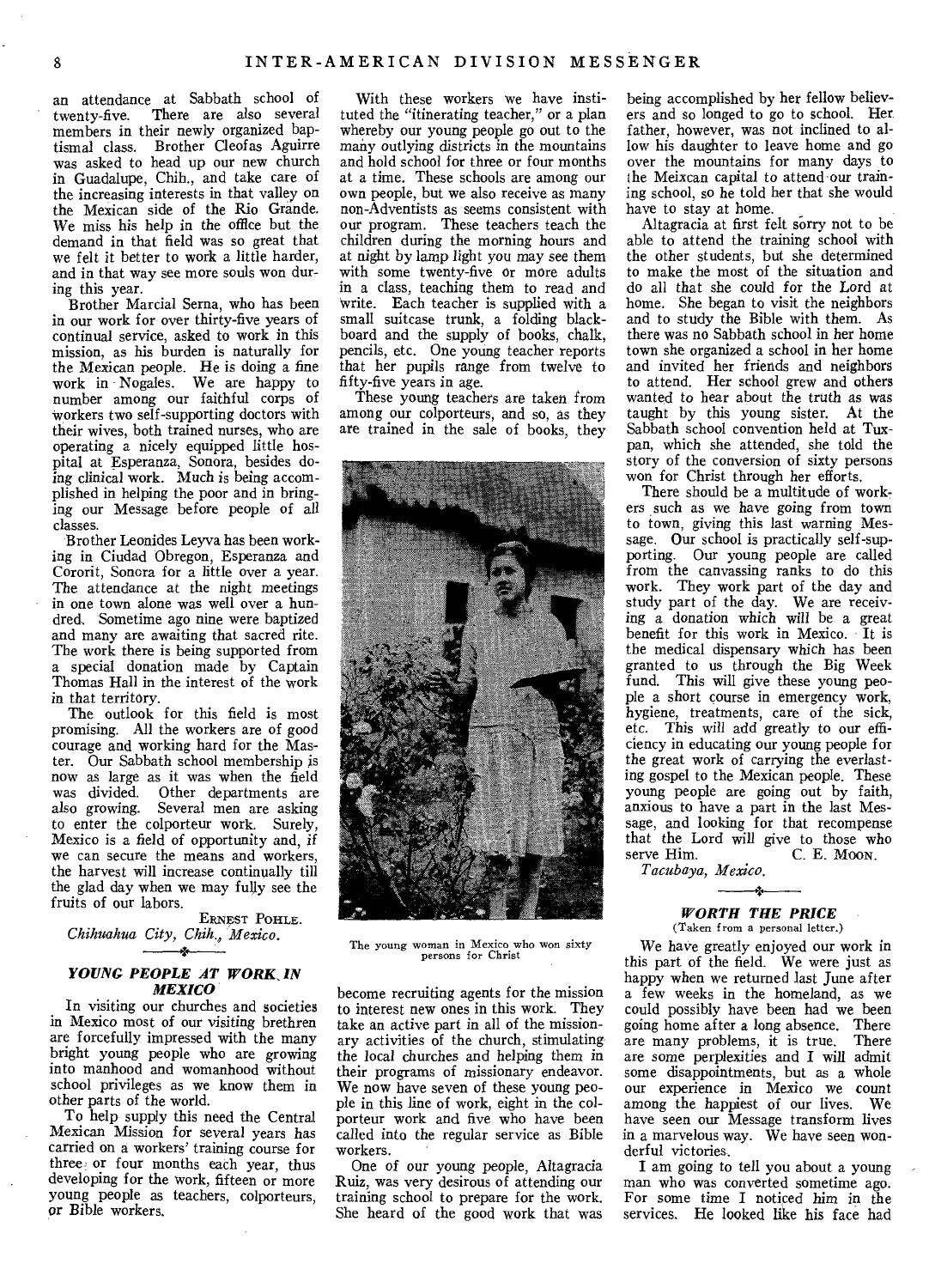been badly scarred from burns, but we learned, later that they were scars left from ulcers, and that he had suffered from disease since childhood. He had spent practically all he had earned trying to get cured. Soon after he began attending services he requested baptism. At the time they were constructing a baptismal font for the church in the *patio* of one of our sisters.

It was not yet completed when the young man's father came one day and said his son was very ill, and that the doctors said there was no hope for him and that he could only live a few days at most. I never saw a soul more terrified at the thought of death. My husband talked with the father and told him that if it was the Lord's will, He could raise him up and he could yet be baptized, but that he would rest his case in God's hands.

The Lord did hear the prayers of that poor boy and he improved so much that he was able to be baptized, and received the assurance of the forgiveness of his sins so that when the end came a few weeks later, although he was conscious until the last moment, he had not a fear, and he enjoyed perfect peace and rest until the last. Even after death had closed his eyes, his face seemed to shine with the light of the faith and trust that had completely possessed his soul. It was the most triumphant death I have ever witnessed, and it has made me feel ever since, that if he should be the only one who was saved in Mexico since we came, our work has not been<br>in vain. Mes  $A$   $C$  Paperty MRS. A. G. PARFITT.

*Saltillo, Mexico.*   $\mathbf{r}$ 

#### *THE GOD OF DANIEL STILL LIVES*

Recently we received a letter from one of our faithful colporteurs. When we read it our minds went back to the experience of the three Hebrew children when cast into the fiery furnace and the king saw four persons walking about in the fire. Following is part of the letter:

"I have the pleasure of relating an experience that Brother Stephen and I had recently. We were returning from a ranch. We arrived at a place with a forest on one side and mountains on the other, about six o'clock in the evening. Suddenly a storm overtook us and we were trying hard to reach the home where we were to spend the night. A man came toward us on horse-back, we could see him coming quite a distance. As he came to us we recognized him as one of our clients. Finally we arrived at our destination.

"The next *morning we started on* our march, and again we met the man that we had met the night before. This time he stopped and asked if we were not the same people that he had passed the evening before. We replied that we were. Then he said, 'But there was another man walking just ahead of you yesterday, where is he now?

"Brother, we know that the angel of the Lord was with us, guiding the way through the storm, for we know that He walks with His brave *messengers* who are carrying His Word."

Our prayer is that God may bless these faithful sentinels that brave all dangers to carry the gospel to the four corners of the earth.

MRS. F. L. E. ULMER. *Puebla, Puebla, Mexico.* 

| A. R. OGDEN |  |  | Superintendent |
|-------------|--|--|----------------|
| F. I. MOHR  |  |  | Secy.-Treas.   |
|             |  |  |                |

# *AN OUTSTANDING ILLUSTRATION OF GROWTH IN SABBATH SCHOOL WORK*

The following figures gleaned from a four-year record of the Santo Domingo Mission Sabbath school report are indeed, an outstanding illustration of the possibilities before the Sabbath school as a soul winning agency.

At the beginning of 1927 this mission had a total Sabbath school membership of 288; in 1928 the membership increased to 589; 1929 closed with a membership of 800, and this number grew to 1,050 during 1930. Surely, that is a very encouraging growth and is evidence of what might be accomplished by our Sabbath schools in other fields.

The contributions also have shown a splendid growth, being \$1,281.99 in 1927 and increasing to \$2,349.67 for 1930. Remember that Santo Domingo City, the capital, where the largest Sabbath school of this mission is conducted, was practically destroyed by a hurricane September *3,* 1930. For many weeks the church building lay in ruins. Meanwhile the Sabbath school was conducted in the open tent, and notwithstanding conditions during that year of catastrophe the Sabbath school offerings amounted to the splendid sum just mentioned.

But best of all the temporary structure, which has been erected on the site of the building destroyed by the storm, is now the hcme of a Sabbath scchool numbering over 400 members. Wind and storm may lay in ruins the material building but God's Message lives on and grows.

If all could have been present with us during our five days' workers' meetings held in Santo Domingo City in March they would have been convinced that nothing can stop the progress of this Message. We recognize this growth as a direct result of the Spirit of God, although the human agencies are being used for the accomplishment of the good work done. To the Lord be all the praise for such encouraging evidences of growth and advancement in this field. May the results of 1931 be equally encouraging in this and all other fields of<br>our Antillian Union. A. R. OGDEN. our Antillian Union. *Havana, Cuba.* 

# *ONWARD IN PORTO RICO*

It is early morning. The sun has not yet risen, but I am in the office at work, for we have lost our secretary-treasurer, and I am anxious to have the feports in on time.

Just a line or two to the MESSENGER this month to let you know that we of Porto Rico are of good courage and have pledged ourselves anew to the work that has been entrusted to us.

This year the people have taken hold of the Harvest Ingathering campaign as never before. Almost every one has done his part, and although times are really hard here we have been able to gather in some funds for the work. Last night in posting the books I found that up to date we have gathered in about \$1,600.00. Three churches have already made their goals and some others are quite near.

I am convinced that God has blessed us in a remarkable way this year. Personally, I have found it very easy to get money. There have been very few refusals. Brother Achenbach and I visited a certain company and the treasurer said, "No use to come for we are losing money and cannot give you anything." I said, "Thank you and good-day." Later we went back and saw the vice-president who gave us \$25.00.

On another occasion we visited a sugar factory and the manager met us at the door and said, "If you gentlemen are begging we have no time for you today. We are not giving." I said to him, "No, we are not begging, I have come to talk to you personally." So he said, "Come in." Then I began to tell him about our work in the world and in Porto Rico.' He seemed interested. Finally I told him what he gave last year to help our work and although we were not begging we would be glad to give him the opportunity to help, so he rang for the treasurer who made us a check for \$25.00. After giving us the check I was about to get up and go when he pulled open his desk drawer and said, "I cannot give you much personally, but I will give you ten dollars. Yesterday I received \$43.50 in two hours. In Ponce Pastor Achenbach and I gathered over \$100.00 in about six hours.

Dr. Dunscombe is employing and supporting a worker in Ensenada. He is also paying another brother to give Bible studies every morning. There is a good interest there, and we hope to see many precious souls gathered. May God bless the efforts of our friend and brother, Dr. Dunscombe.

Brother Chacon, who built a chapel on his own land near Arecibo, wrote me the other day to come to accept a house he was buying so the believers could have a place to worship in that city. I went and he gave me \$800.00 and I

 $\frac{1}{2}$ 

**ANTILLIAN UNION MISSION**  Calle Segunda No. 31, Arroyo Apolo Havana, Cuba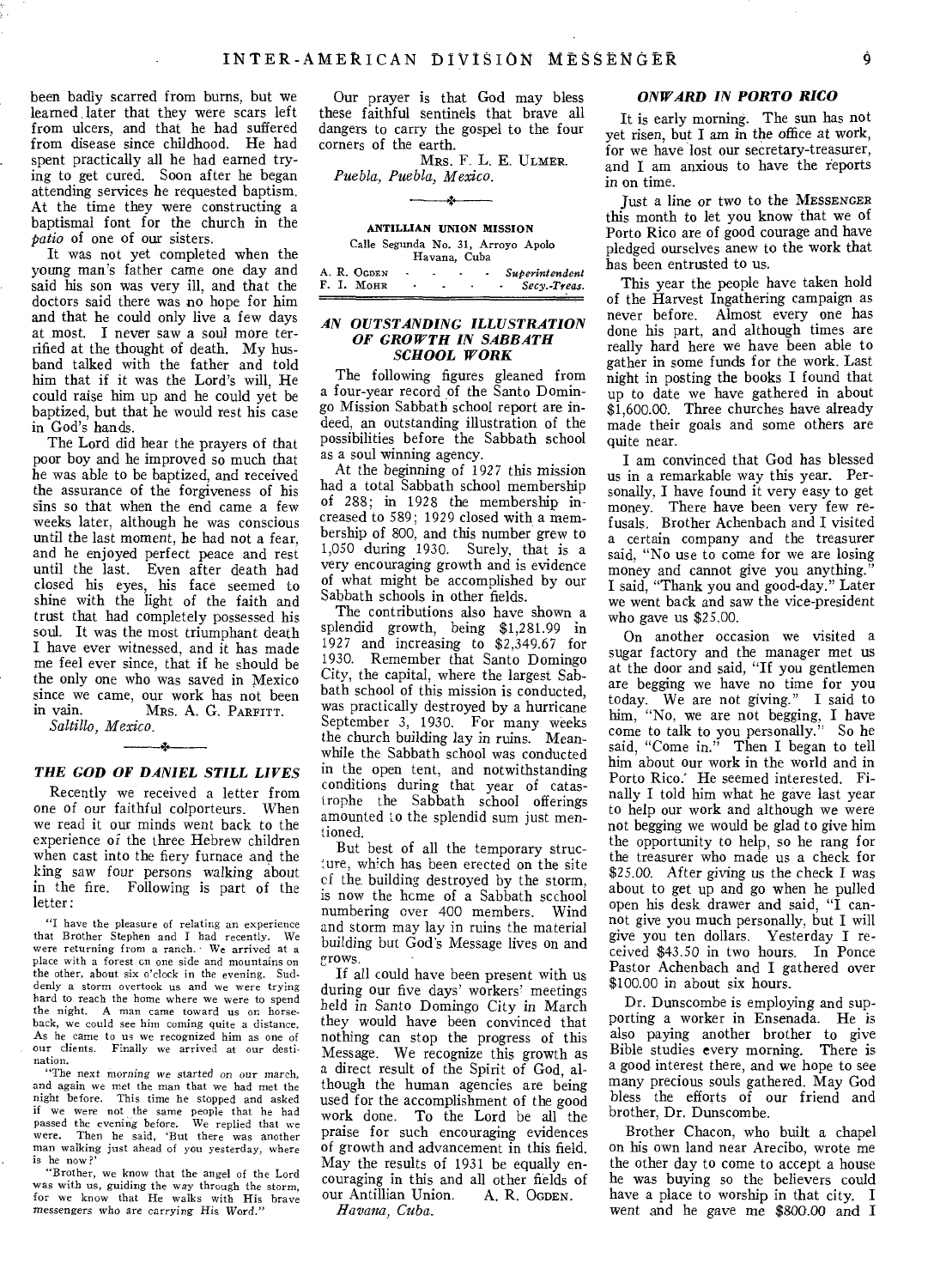bought the house for the mission. Thank God for such earnest believers.

We are doing all we can here in Porto Rico. There is a better spirit in our churches—more consecration than I ever before have seen manifested. Oh that this may never cease, and that we all may become more earnest in the Master's service! L. J. BORROWDALE. L. J. BORROWDALE. *Santurce, Porto Rico.* 

 $\mathcal{A}_\mathcal{A}$ *A WORD FROM CAYMAN ISLANDS* 

The Lord is blessing the work in this little mission field and here and there souls are accepting the Message. Three have united with the Georgetown church in the last few weeks, and we have five in the baptismal class.

You would have been interested in accompanying us to the north side of the island where we have been holding a series of meetings the last two weeks. My husband went up there to investigate the prospects for a meeting. One morning at four o'clock some one called me out of sound sleep. It was my husband, and he said, "Get ready because the boat is going back at ten o'clock and you must go back with me." " But," I said, "I cannot go on so short notice." I had set bread the night before. "Yes," he said, "you must go to help me, and the folks are all looking for you."

There was nothing to do but hurry -around and get ready. I gave my bread away, packed a valise and at nine-thirty was ready. We had a four-mile walk to reach the sound where the boat was waiting. The wind was blowing fresh and heavy, and the sea was very rough. In addition to that the sun beating down on us was so hot that when I reached the end of the journey my neck and arms were blistered.

After we crossed the sound and rounded a point of land projecting out into the ocean, a man tied one end of a rope to the boat and then put the other around his waist. He then went ashore and ran alcng the beach and drew our boat on toward our destination. Sometimes- we would get hung up on a rock then another man would get out and push us off.

We reached the village at four-thirty and found the people very friendly and glad to see us. We began our meetings with a splendid interest which kept up for the two weeks we were there. Three new Sabbath keepers were left as a result of the meetings. We could not stay with them longer because of other work we had on hand. I cannot see how we can carry on this work without help. The work in Cayman Brac is suffering for lack of a worker. We need a worker who can remain with them for sometime. A short visit from us occasionally will not accomplish much.

We are of good courage and are press-

ing on with heart and soul praying for success.

PASTOR AND MRS. I. G. KNIGHT. *Georgetown, Grand Cayman.*  ÷.

## *HARVEST INGATHERING IN SANTO DOMINGO*

In spite of the depression financially, our Harvest Ingathering is coming along. It just takes a little more time. We have received about \$1,100.00 thus far and hope to receive \$500.00 more. We have many evidences that the Lord is opening the hearts of the people. Some that a year ago closed their doors in front of us are now glad, both to hear about the Message and to give to this cause. We are very happy to have a part in this work in these closing days of earth's history. PETER NYGAARD.

*Santo Domingo, R. D.* 

# MI 1 110 1 UN 110 **How to Preserve Children**

1. Take two or more children of the run-about age. If they are bright-eyed, rosy-cheeked youngsters, so much the better.

2. Tuck them into bed early and leave them about twelve hours for quiet restful sleep. Windows wide open. 3. In the morning, dress them lightly

and set them at a table in the brighest, cheeriest corner of the breakfast room.

4. To each child add the following: One small cup of orange juice. One steaming dish of delicious nut brown "whole-wheat" cereal. Several slices of crisp whole-wheat toast. One glass of milk.

5. Remove the children to a grassy lot. Add a kite, a dog or so, and mix thoroughly.

6. Cover all over with a blue sky, and leave in the sun until brown.

*—Frees Canadian Child.* 

11 - 1

#### *JOTTINGS OF INTEREST*

Some say, "How time does pass!" Others add, "No, time is stationary, and we pass under it." Any way it is more than six months since Mrs. Mohr and I set foot on Cuban soil. I am happy that God once more has permitted me to be connected with His work in the mission field. Just five and one-half years ago we were obliged to turn our faces homeward after having served<br>four years in the Inca Union. That four years in the Inca Union. afternoon, December 1, 1925, was a very sad one for us. Many times had we met missionaries at Callao; but that day we were taken by others to the steamer that should take us to San Francisco.

We were happy to arrive in the Antillian Union, but made sad to learn that Miss Mabel Head, our very efficient office helper, was to return to the States because of failing health. This left us alone in the office with things rather new. Miss Head at this time is improving rapidly. May God bless her in her recovery.

V.

 $\mathcal{A}$ 

Sometime ago it was my privilege to visit for the first time our academy at Bartle, Cuba. Brother W. H. England of the Cuban office accompanied me. We did several days' checking in the office, finding things in good shape. The school has a bright future, I believe.

A few weeks ago there came to my desk this message: *"Llegamos Heredia Sdbado,* McWilliam." And Sabbath afternoon the S. S. "Heredia" pushed her way up to the pier. We were glad to greet these old time friends, whose acquaintance we made in Ecuador. The usual smile passed over the countenance of Brother McWilliam. He takes the place of Brother Bergherm who has been called to the division office.

During the last few months several families passed through Havana on their way to the mission fields. It was a pleasure to see again the faces of Brother and Sister George Stacey of Kansas, and of Brother and Sister Sam S. Loomis of Nebraska. These kind friends were on their way to Bolivia where I once spent many weeks auditing the books of the mission.

One evening the following message was received: "Arriving air ten Wednesday, Beddoe." We were much pleased to hear that Brother Beddoe was actually on his way to our office. Brother Beddoe has come to assist in the union office. As soon as he gets hold of the work, I shall turn my face toward the fields beyond in this large territory. I am sure our office secretaries will be glad to know that we now have our union office helper actually with us. We welcome him to our office circle and expect soon to have the pleasure of welcoming his family.

Prof. D. E. Lust arrived in April to take up his new duties as principal of the Colegio Adventista here in Cuba. We welcome him to our field.

Sister J. D. Livingston and daughter, Gloria, left Cuba to go to Orlando, Florida for medical examinations. Professor Livingston followed them a few days later. They sail for Argentina, South America, soon.

Brother and Sister W. A. Bergherm and daughter left Havana in May for Florida to receive medical attention before going on to their new field of labor. We shall miss these dear people, but we are happy that the Antillian Union is able to give of her best to the division. God will bless them in their new work.

Pastor Ogden, after an absence of more than three months, came to the union office to catch up with his work, before going on to Bartle, Cuba, to attend meetings of the school board and of the Antillian Union committee.

Brother B. Bullard and family left the Porto Rican Mission office for New York for a well-earned furlough. He has spent sometime in the Antillian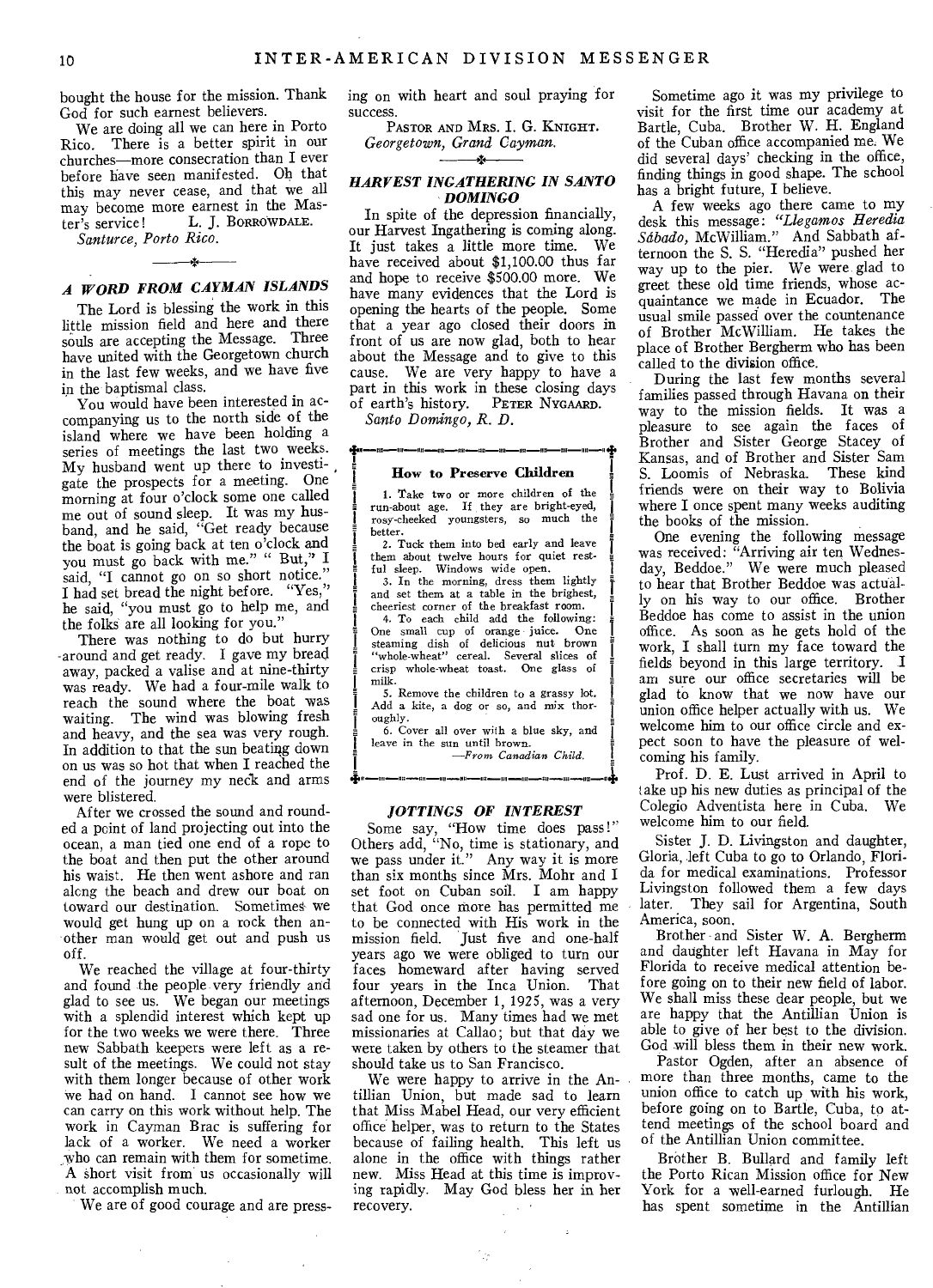Union. We are sorry that Brother Bullard is not well, but we are hoping that. after a few months in the States with medical attention, he will be able to turn his face once more toward the mission field. Brother Bullard's leaving places the responsibility of the office on the shoulders of the superintendent. May the Lord bless both Brother and Sister Borrowdale as they carry the work in Porto Rico alone until a new secretary-<br>treasurer arrives F I. MOHR. treasurer arrives.

*Havana, Cuba.* 

# **With Our Departments**

# *FAITHFUL FELIX*

If there is a family down the dusty road, Felix will find it. Two or three miles out of the way over the hills make little difference. In fact there are probably very few roads of the republic our brother has not trod. Brother Felix Charles has been a colporteur of the Dominican Republic for about five years. He measures something like six feet three inches and weighs around 180 pounds. His big frame denotes strength. There was a time when he was easily aroused to the point of fighting, and more than one have felt the hard punch of his fist, but that spirit of fight is all gone. Felix is a changed man. His energies are now bent on seeking and doing God's will. When his big hand clasps yours in a handshake, you are made to realize the warmth of his heart. When he arrived at the recent colporteurs' institute, he brought along a young man, whom he had found out in his territory while canvassing. This young man had learned of God's love for the sinner and had accepted the truth as the result of one of Felix's visits. He had come to the institute to learn to become a colporteur like his spiritual father.

Brother Felix is only one of many whom God has taken while still in the rough and used in His service. As the years have passed, there has been a transforming power at work ennobling his life, and this is what God does for all, who, like Brother Felix, surrender their lives to God's service and dedicate themselves without reserve to the circulation of the printed page. In the book, "Desire of Ages," we read:

"God takes men as they are, and educates them for His service, if they will yield them-selves to Him. The Spirit of God, received into the soul, will quicken all its faculties. Under the guidance of the Holy Spirit, the mind that is devoted unreservedly to God, develops harmoniously, and. is strengthened to comprehend and fulfill the requirements of God. The weak, vacillating character becomes changed to one of strength and steadfastness. Continual devotion establishes so close a relation between Jesus and His disciples that the Christian becomes like Him in mind and character. Through a con-nection with Christ he will have clearer and broader views. His discernment will be more penetrative, his judgment better balanced." *Page 251.* 

We believe there are many young people throughout this division whom God could use in winning souls for the Master in this literature ministry. If you have heard the still small voice saying, "Whom shall I send and who will go for us?" send back the answer, "Here am I, send me" W A. BERGHERM. W. A. BERGHERM. *Havana, Cuba.* 

# *TWO SCHOLARSHIPS GAINED*

A sharp curve and the overturning of his car resulted in the following to the driver of an auto: A broken arm, four months of sickness and the knowledge of the Saviour.

Alone, perplexed, unable to work, he loitered in the streets of the city of



Luis Hoyos of Panama City earned two scholar. ships in nine months

Panama in search of amusement. One day as he was passing a certain street, he heard the singing of a song, which attracted his attention, and little by little he neared the tent where our evangelistic effort was being held. There he tic effort was being held. spent an hour listening to the words of life. Now this young man, Luis Hoyos, who was a chauffeur, is leading sinners to Christ.

After his recovery, he resumed his work as chauffeur with the same boss, who granted him the Sabbath. But he was not contented to spend his life thus. He wanted to carry to others the Message that had brought so much joy to him. So he gave up his job and decided to engage in the colporteur work, hoping to gain a scholarship and attend our school in Costa Rica to receive a Christian education. He was very successful, and soon he had not only gained two scholarships, but had obtained a much better vision of the work of saving souls.

The colporteur work is a blessing. It carries healing to sick souls by means of the printed page and is a great- help to our young people who desire to study in our colleges in aiding them to pay their school expenses.

Young friends of the Inter-American Division, do you not want to go to our colleges to obtain a better preparation that you may work with more success for the Saviour? Then engage in the colporteur work and obtain the means to<br>
EUGENIO PLATA. EUGENIO PLATA.

*Cali, Colombia.* 

# *OUR OPPORTUNITIES*

A man does not live very long in this world before opportunity knocks at his door. He may not recognize the visitor and thus lose his opportunity; for one writer has well said, "There are three things that never return,—the sped arrow, the spoken word, and the lost opportunity.'

Many a man seeking for the gold of this world has camped in discouragement upon the very ground that covered the treasure. Providence has scattered the material from which opportunity is made all along the pathway of life. Do not sit idly by the wayside until your opportunity takes shape. Use the provided material and begin the construction at once. "Don't wait for your opportunity. *Make it."* Make it as the shepherd boy Ferguson made his 'when he calculated the distances of the stars with a handful of glass.beads on a string. Make it as George Stephenson made his when he mastered the rules of mathematics with a bit of chalk on the grimy sides of the coal wagons in the mines. Make it as Napoleon made his in a hundred "impossible situations," One of Garfield's maxims was: "Things don't turn up in this world until somebody turns them up."

The greatest opportunities that come to men today are those in connection with the sounding of God's last warning Message—opportunities for service, for the uplift of humanity, for soul-winning, and for eternal reward. Man is given an opportunity that angels covet; and yet some are careless about improving it.

"Buy up the opportunity, it may not long remain;

The evil hosts are bidding, too, those precious souls to gain.

Buy up the opportunity, pay any price to win; With heaven's legions watching you, to falter is to sin.

Buy up the opportunity, at home; in lands afar;

Go quickly! Find the jewels rare,—each one a glowing star.

Buy up the opportunity, the souls for whom Christ died,

Buy up the opportunity, buy for the Crucified."

C. E. Woon.

*Mexico City, Mexico.*